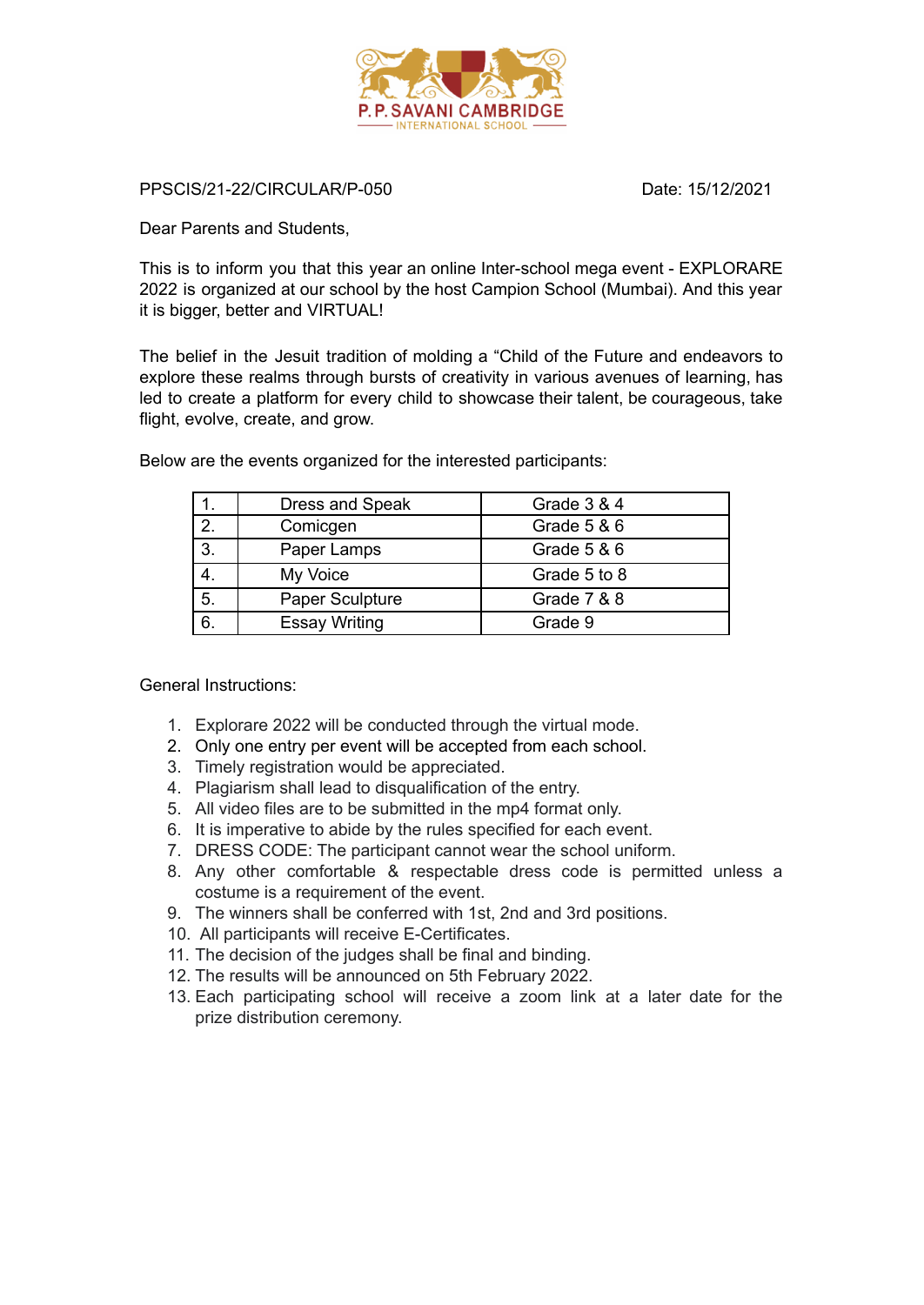## **Dress and Speak**

**Topic:** Any Jesuit Saint / Any Guru or Saint from the Indian community **Medium of presentation:** Short video **Language of presentation:** English **Duration:** 2 minutes. **Grades:** 3 & 4

General Rules:

- 1. The participant will be required to speak for 2 minutes.
- 2. The participant must speak as the saint … in the first person.
- 3. The participant can be either from Grade 3 or Grade 4.
- 4. The participant has to dress up as the saint that is being depicted.

5. Participants are allowed to use props and flash cards to enhance their presentation.

- 6. The video presentation has to be of the student who has enrolled for the event.
- 7. Kindly send the video in an Mp4 format.

8. The use of profane content is prohibited and will result in disqualification.

9. The presentation should have the name of the participant at the beginning of the video, but should not have the name of the school.

10. The video should not have any sort of disturbances in the background.

11. The camera should be angled in a manner so as to view the entire profile of the participant.

Judging criteria:

- Content
- Presentation
- Creativity
- Speech and diction

# **COMICGEN**

**Topic**: Women & men for and with others **Medium of presentation**: Comic strip **Language of presentation**: English **Grades**: 5 & 6

General Rules:

1. The participant will be required to draw a comic strip of 5 slides .

2. The participant must depict an experience of how a person has been selfless in their actions.

3. The participant should draw a black and white comic strip only. Use of word bubbles is permitted.

4. The uploaded content must be clearly visible. The file must be uploaded in the jpeg format or the png format only. The pictures should be clearly visible along with the text.

5. The use of profane content is prohibited and will result in disqualification.

6. The presentation should have the name of the participant but should not have the name of the school.

7. The decision of the judges will be final and binding.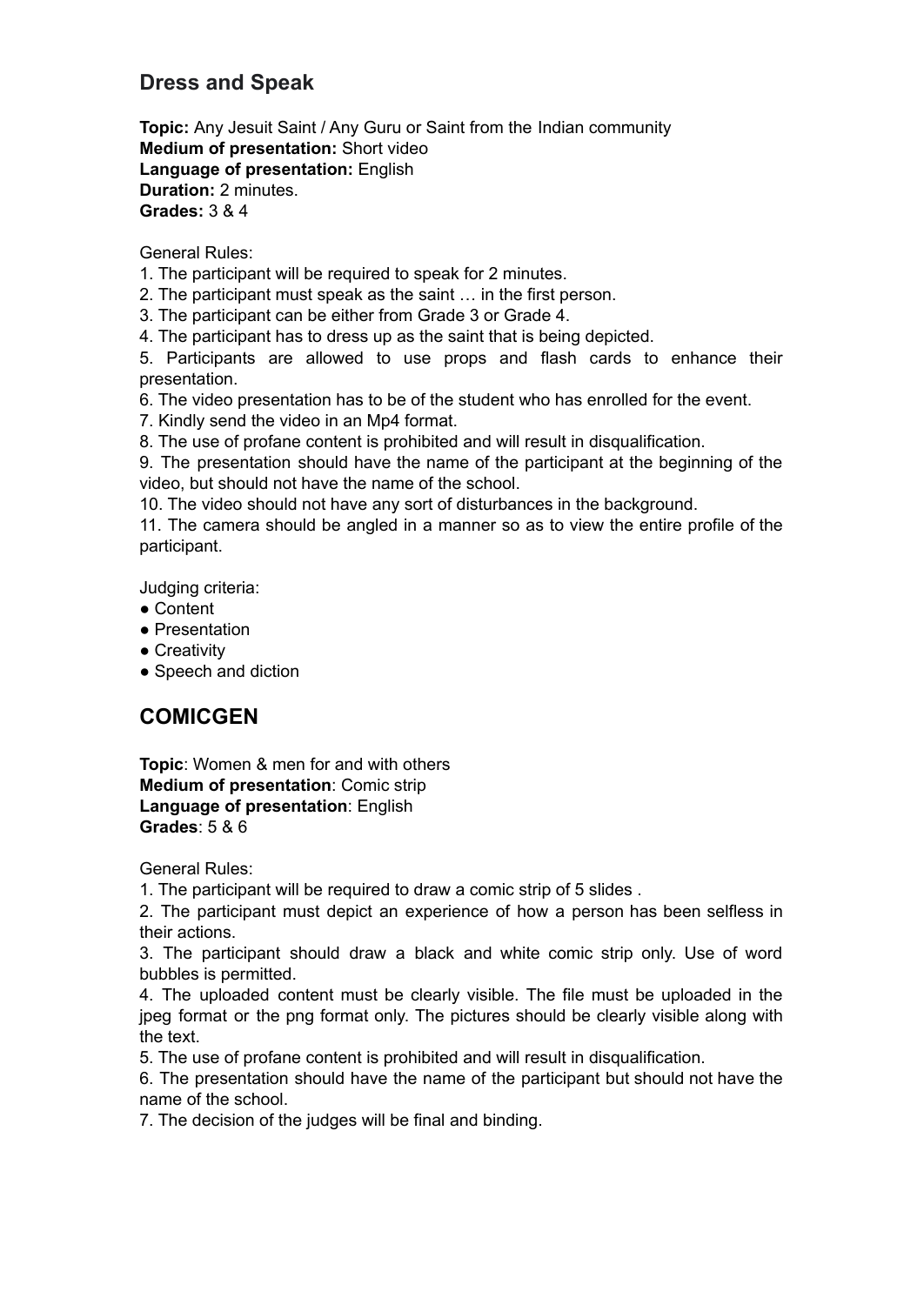Judging criteria:

- Content
- Presentation
- Creativity

### **PAPER LAMPS**

**Topic**: Paper lamp with the Jesuit Crest **Medium of presentation**: Video & picture **Language of presentation**: English **Duration**: 2 minutes **Grades**: 5 & 6

General Rules:

1. The participant will make a lampshade using black paper only.

2. The participant is free to use any shape and any design for the lampshade.

3. They have to create the Jesuit Crest by pricking holes in their paper lamp shade, using a needle or toothpick.

4. The participant will post the picture of their lamp shade with a light inside and a video of a student working/ making the article.

5. The video must be in an Mp4 format and should not exceed 2 minutes.

6. The video should have the name of the participant at the beginning of the video but should not have the name of the school.

7. The decision of the judges will be final and binding.

Judging criteria:

- Originality of the depicted theme
- Creative Use of light
- Overall visual impact

## **My Voice**

**Topic**: A rendition of the song / hymn: Make me a Channel of your Peace **Medium of presentation**: Video **Language of presentation**: English **Duration**: 3 minutes **Grades**: 5 to 8

General Rules:

1. The participant will be required to sing the song / hymn: MAKE ME A CHANNEL OF YOUR PEACE.

2. The participant may use an instrument played by himself/herself, or the instrument could be played by any other instrumentalist associated with the participant, a keyboard with beats is permitted, or a karaoke track without backing vocals.

3. The video has to be of the student who has enrolled for the event.

4. Kindly send the video in an Mp4 format [Landscape mode.]

5. The presentation should have the name of the participant but should not have the name of the school.

6. The video should not have any sort of disturbances in the background.

7. The camera should be angled in a manner so as to view the entire profile of the participant.

8. The video should be clear and have a proper balance of the music and the participants voice.

9. The decision of the judges will be final and binding.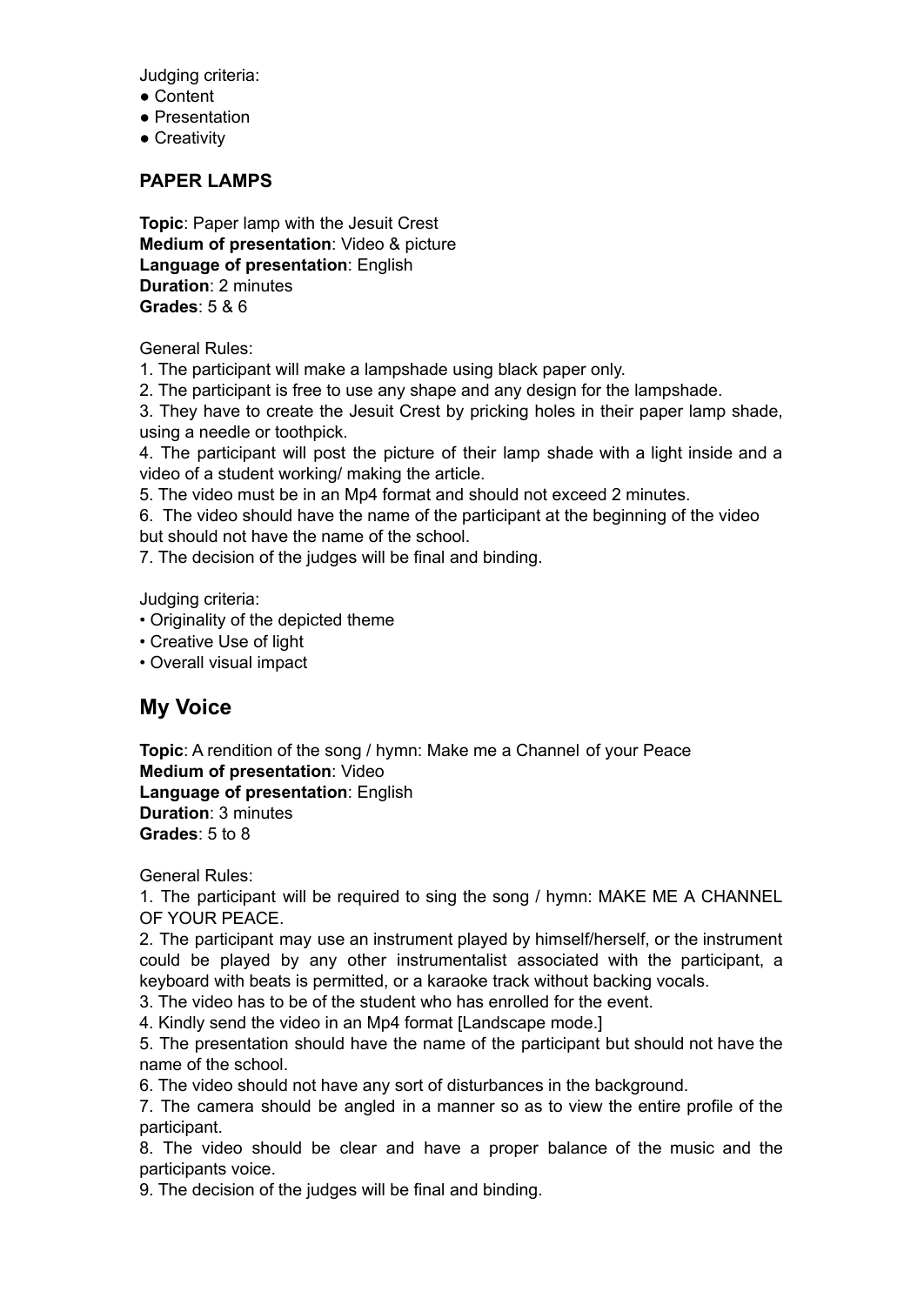Judging criteria:

- Presentation
- Tonal quality
- Pitch
- Rhythm

## **PAPER SCULPTURE**

**Topic**: Any paper sculpture related to St Ignatius or the Jesuit community. Number of participants: One

**Medium of presentation**: Photograph of the student working, the final picture of the sculpture & a short write up of not more than 30 words on the sculpture.

**Language of presentation**: English **Duration**: 3 - 4 minutes **Grades**: 7 & 8

General Rules:

1. The participant will be required to make a 3D-sculpture using paper [newspapers or magazines].

2. The participant may use clay or wire as the base but the top layer has to be of paper only.

3. The sculpture should be based on any Ignatian symbol, Ignatian value or any symbol or frame

associated with the Jesuit community.

4. There can be only ONE participant from each school. The participant can be either from **Grade 7 or Grade 8.**

5. The participant must click clear pictures / photographs at the following stages:

- a. A photograph of the student working / making the article.
- b. A photograph of the student with the semi finished sculpture.
- c. A photograph of the student with the completed sculpture.

6. A short write up on the sculpture, of not more than 30 words, should also be prepared and mailed. The write up should include the relevance of the sculpture to the Ignatian / Jesuit community.

7. The submission **should have** the name of the participant but **should not have** the name of the school.

8. The decision of the judges will be final and binding.

### **Judging criteria:**

- Creative use of material
- Concept originality
- Overall visual impact